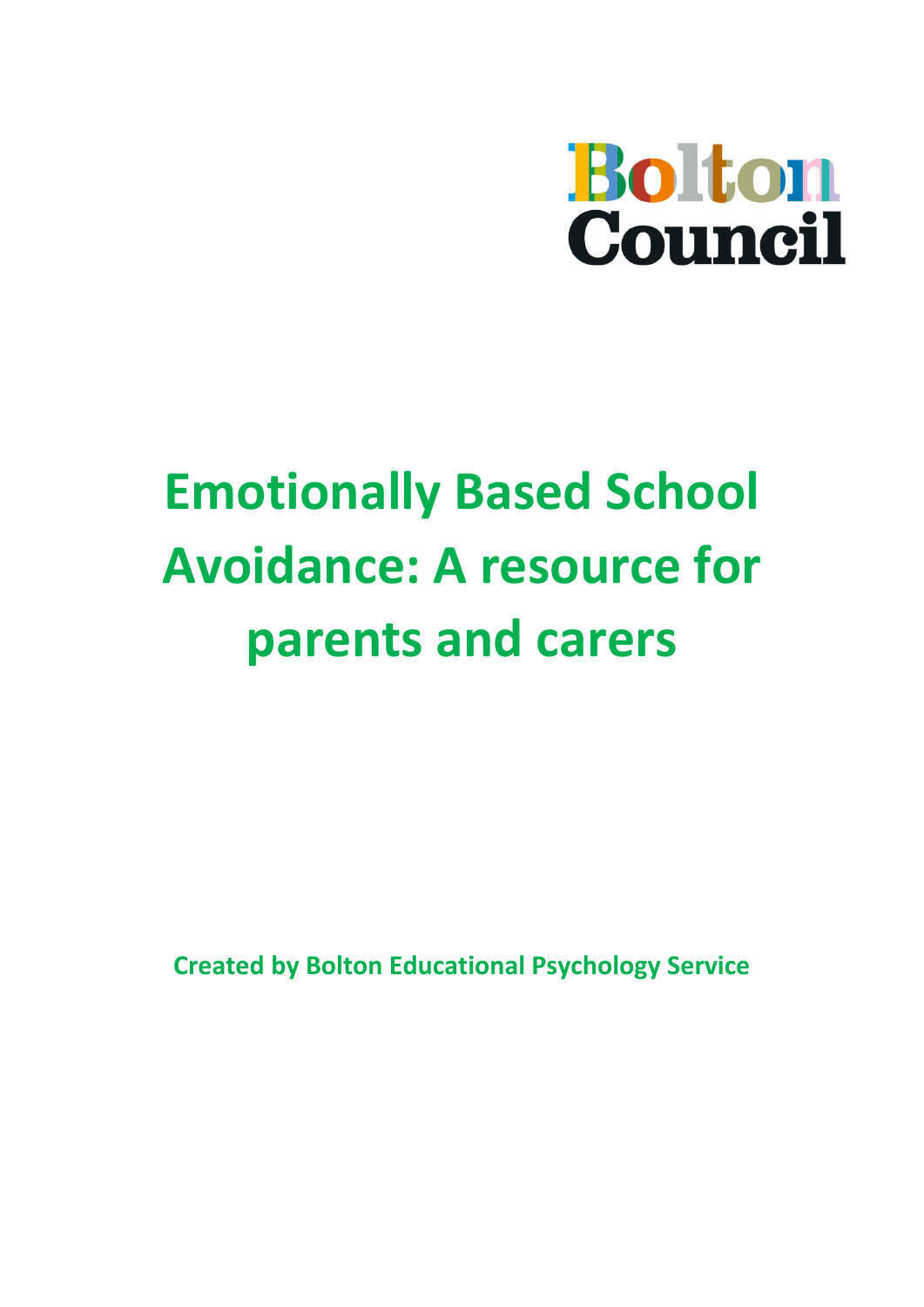# Table of Contents

| What are the emotional reasons why children avoid going to school? 4        |
|-----------------------------------------------------------------------------|
| How might emotionally based school avoidance be increased in the context of |
|                                                                             |
|                                                                             |
|                                                                             |
|                                                                             |
| How can I help my child go back to school after school closures? 13         |
| My child is emotionally based school avoiding. What can I do?14             |
|                                                                             |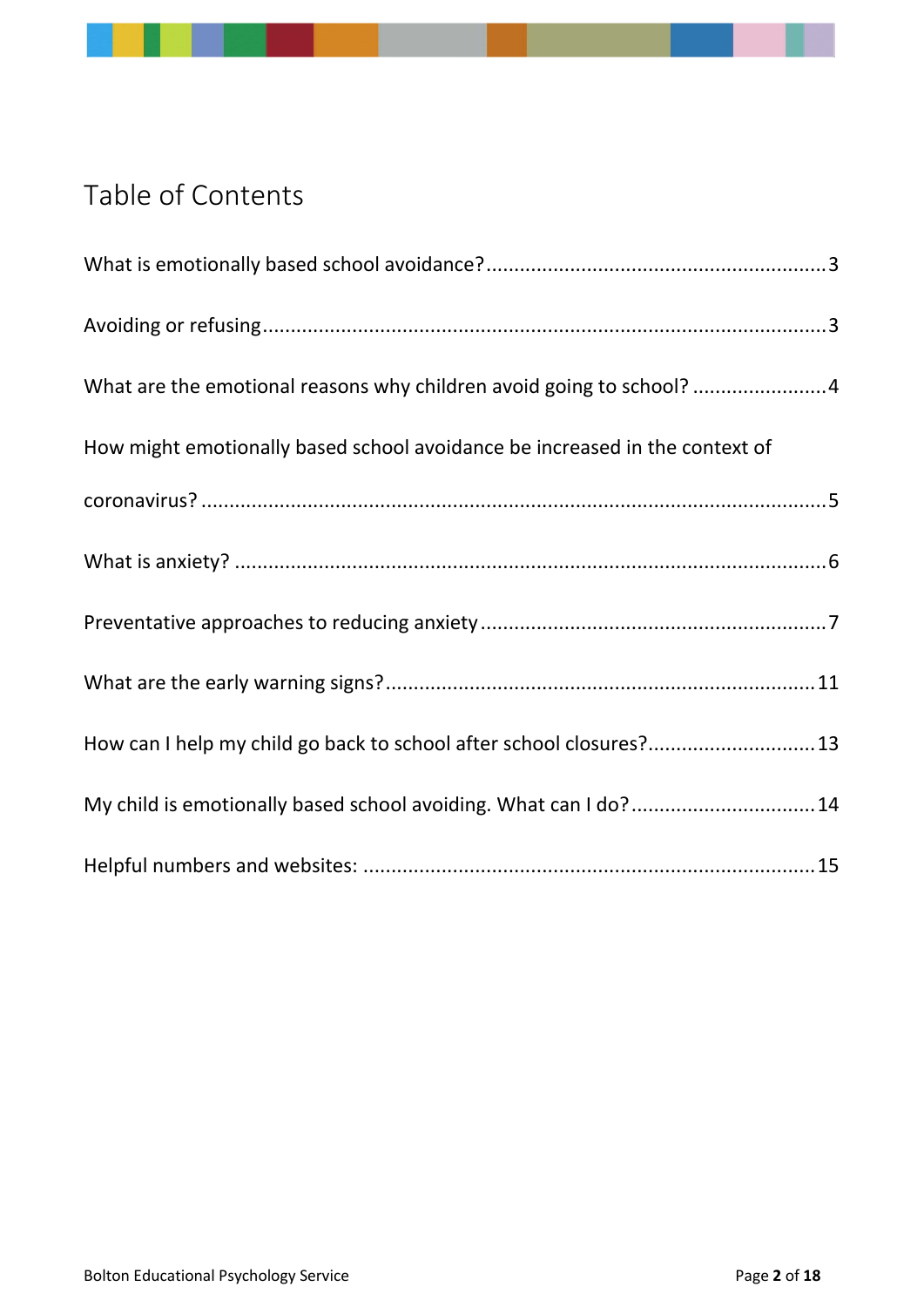# <span id="page-2-0"></span>**What is emotionally based school avoidance?**

### **What is Emotionally Based School Avoidance?**

Emotionally Based School Avoidance (EBSA) is the phrase used to describe children who are non-attending school or finding it very difficult to go to school due to emotional reasons.

The child usually feels so anxious that they do not feel able to go to school (see page 6 to learn more about anxiety).

### <span id="page-2-1"></span>**Avoiding or refusing**

Children who avoid school due to emotional reasons are usually overwhelmed by their feelings of anxiety making it very hard for them to go to school, rather than it being that they just do not want to go or do not like school.

We try to use the word 'avoiding' rather than 'refusing'. 'School refusal' might suggest that the child has control over their non-attendance, this is not typically the case.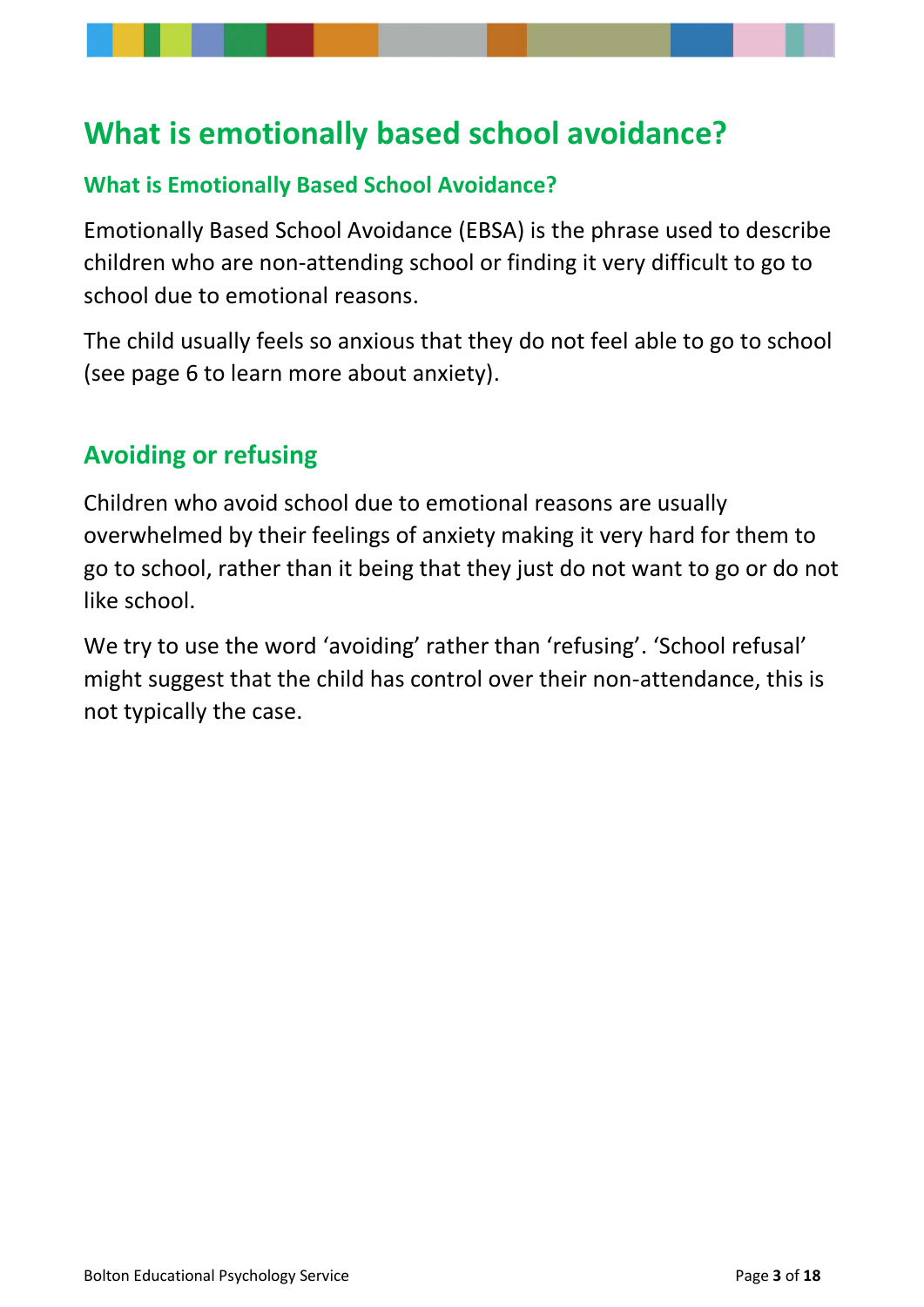### <span id="page-3-0"></span>**What are the emotional reasons why children avoid going to school?**

There are lots of reasons that often link to each other and can be related to both home and school.

Research suggests that there are four main reasons:

- 1. To avoid uncomfortable feelings brought on by attending school, *e.g. feelings of anxiety and/or low mood.*
- 2. To avoid situations that may be stressful *e.g. academic demands, social time with classmates and/ or aspects of the school environment (noise/ busy corridors, etc).*



- 3. To reduce separation anxiety (e.g. not wanting to leave a loved one at home or not be with them), or to gain attention from significant others *e.g. parents or other family members*.
- 4. To get or do things that they like outside of school *e.g. going shopping, playing computer games during school time, spending time with a loved one.*

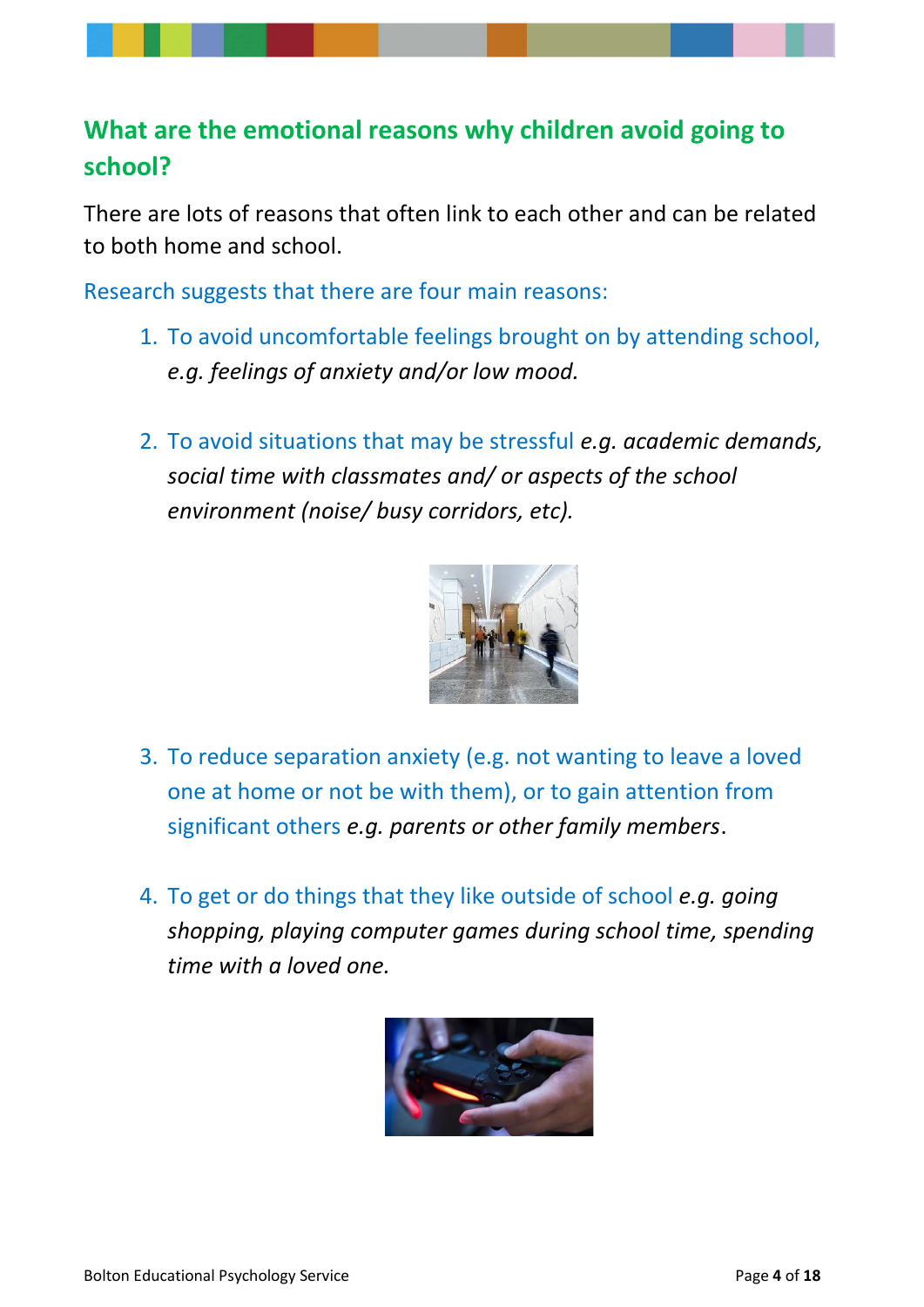# <span id="page-4-0"></span>**How might emotionally based school avoidance be increased in the context of coronavirus?**

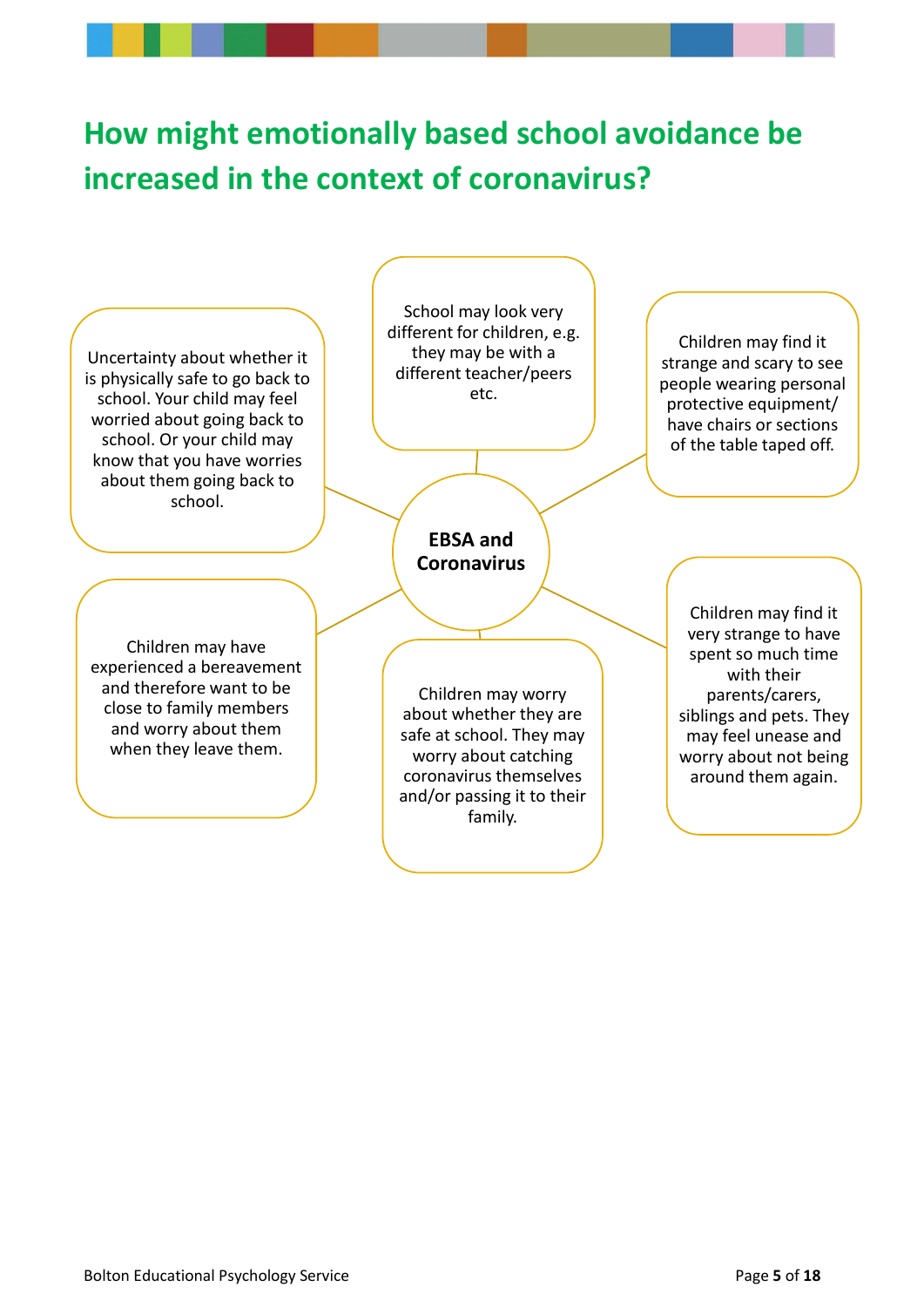# <span id="page-5-0"></span>**What is anxiety?**

It is completely natural for adults and children alike to sometimes feel worried or anxious, particularly in the current context.

When we feel anxious or scared our body prepares us to fight (shout, hit), run away (flight) or freeze (keep very still, head down). This is a survival mechanism that is in us all when the blood rushes to our muscles. This can affect the person physically and make it very difficult for them to use the higher part of the brain (responsible for memory, attention, problem solving, listening etc.) Therefore, because of the built-in mportance of focusing on the immediate threat, if a child is feeling anxious it will be very hard for them to learn and follow expectations.

The main body signals that somebody is experiencing fight, flight or freeze are…



These difficulties may become problematic depending on their intensity, frequency and duration. If they interfere with daily life or on all aspects of their life, it is advisable to seek support.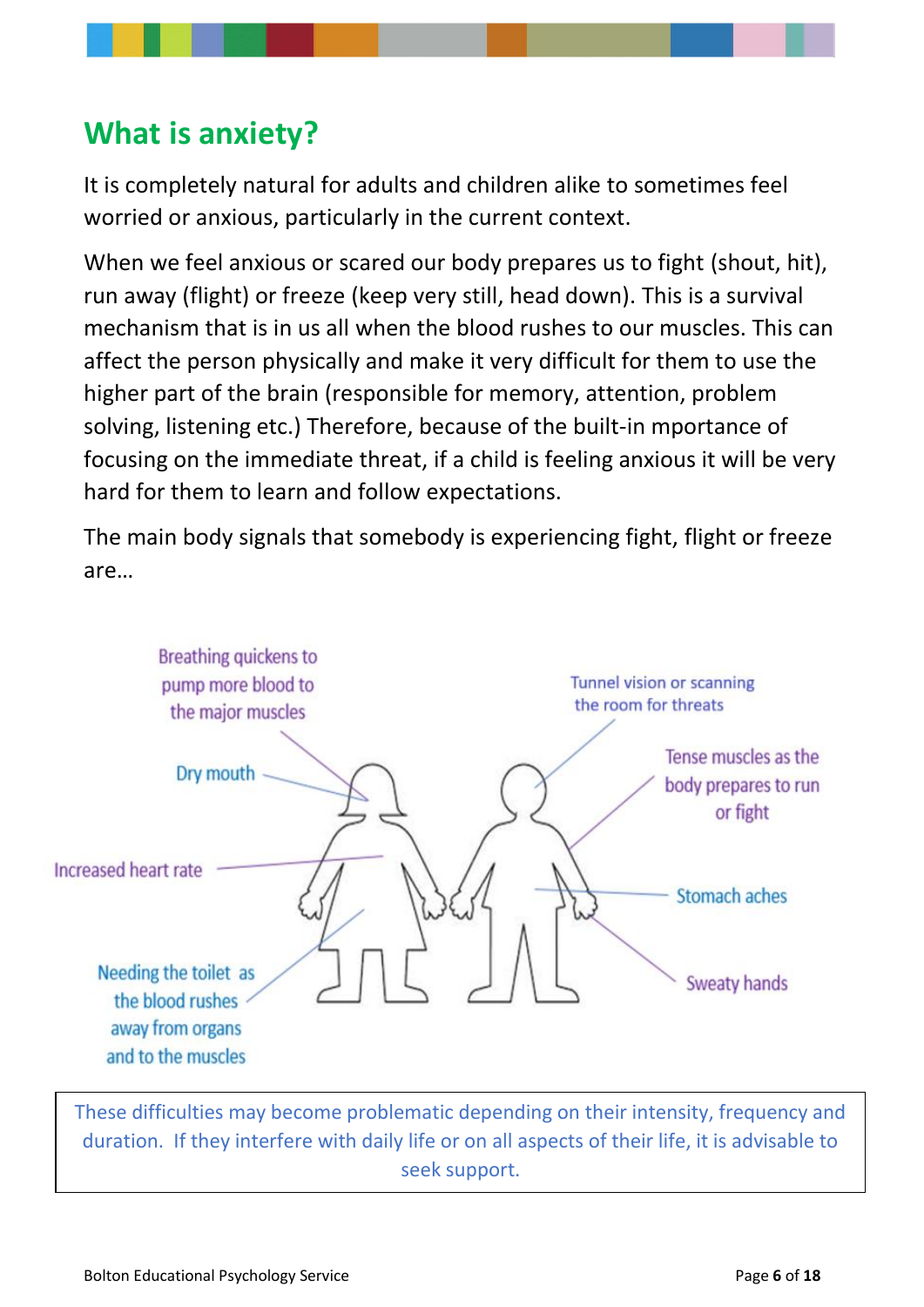### <span id="page-6-0"></span>**Preventative approaches to reducing anxiety**

Human Givens theory suggests that we all have nine emotional needs that need to be met for us to feel mentally well in general. These needs are outlined below with ideas of how each need can be met.

### **Competence and achievement**

Feeling like we are good at something and that this is recognised. Ideas:

- Find out what your child is good at and promote this wherever possible.
- Provide lots of small opportunities to experience success.
- Give them something useful and purposeful to do.
- Highlight your child's strengths and share these, encouraging your child say what their own strengths are and to point out strengths in others.

### **Having a sense of belonging**

Being part of groups beyond our family. Being pushed out/rejected from a group can be very upsetting.

Ideas:

- Help children to see all of the different groups that they belong to.
- Talk about differences positively.
- Give them a job or role at home.
- Support children to make friends and play together.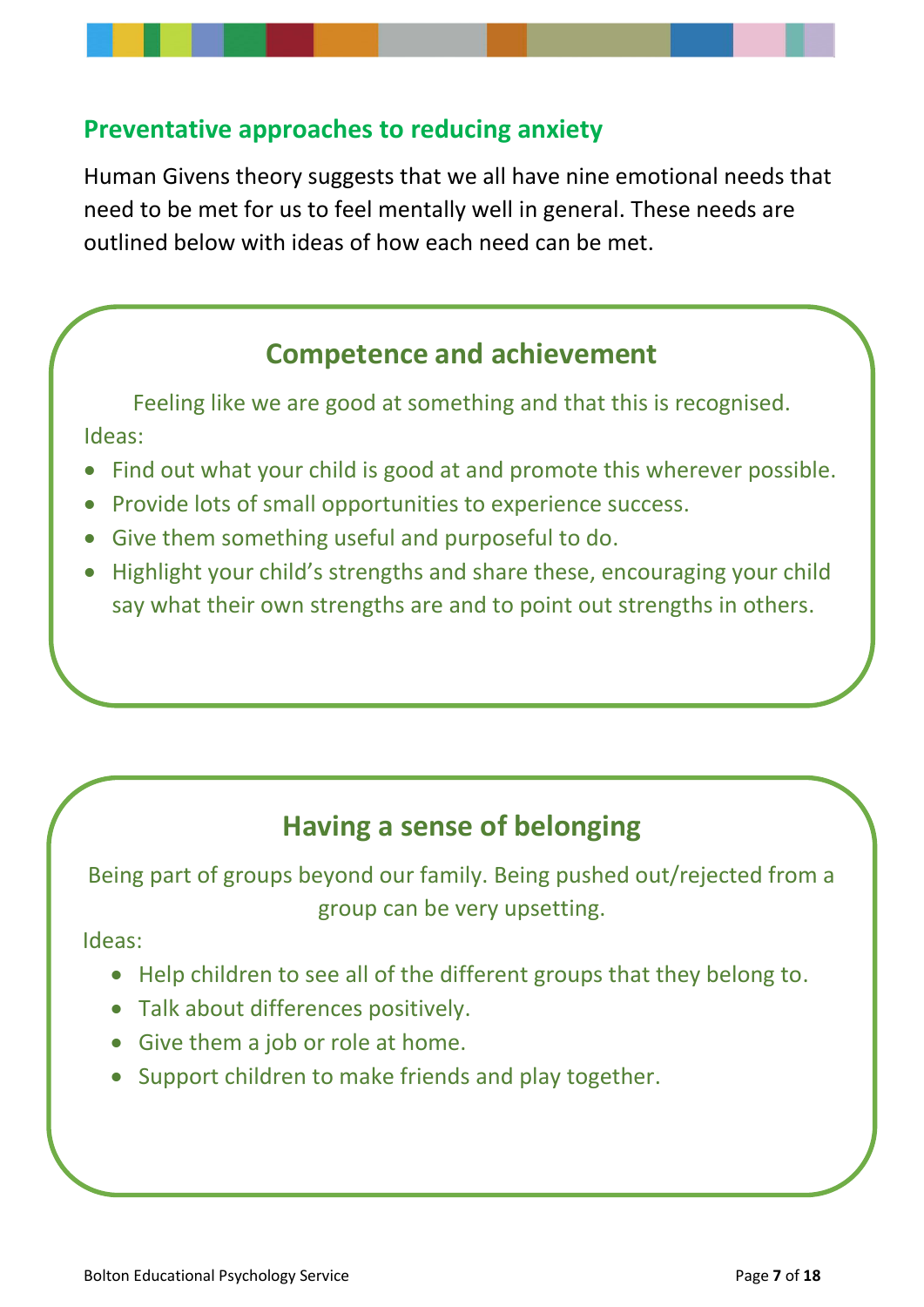## **Security**

Knowing/feeling that we are safe and that we are not going to be threatened emotionally or physically.

Ideas:

- Provide opportunities for children to share their feelings and emotions e.g. through drawing, talking or role play.
- Listen to and validate your child's emotions, e.g. "You seem to be feeling angry. I would feel angry if that happened to me. It's normal to feel angry sometimes".
- Do lots of "sensory resets" (physical activity) with them before and after school (star jumps, skipping, running, dancing) – see the child / young people's guide.
- Use well-being rating scales and daily emotion 'check ins' where children can place their name on a chart to show how they are feeling.
- Provide a quiet and safe space that children can access when they are feeling overwhelmed.

### **Privacy**

General privacy and time and space on our own Ideas:

- Ensure they have age-appropriate private time and their privacy is respected.
- Make opportunities for 'quiet time' if needed.

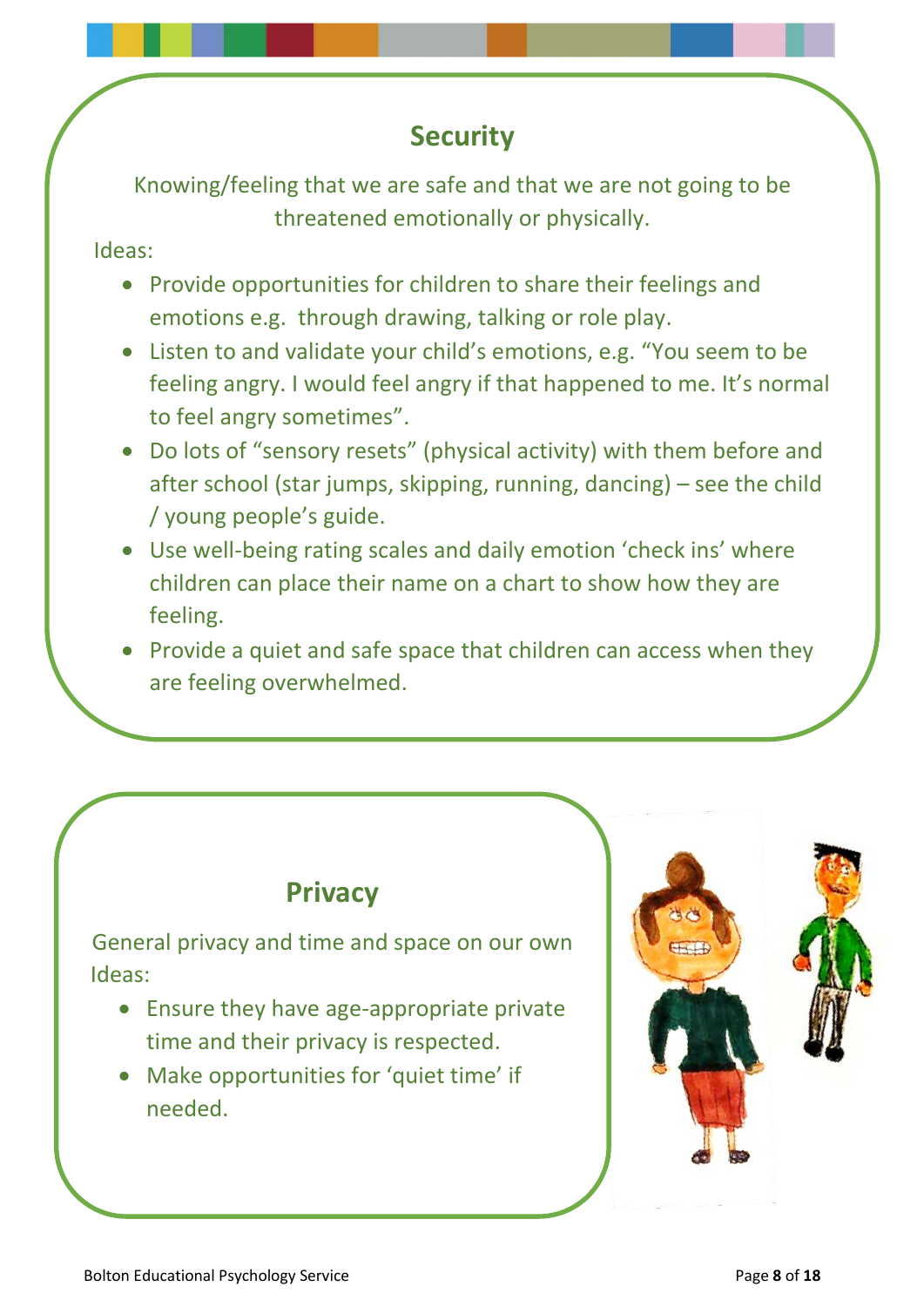### **Control**

When we feel in charge of our own lives we are able to make decisions. Anxiety often increases when we think that others are 'taking control' of us and uncertainty increases when we don't know what is going to happen.

#### Ideas:

- Try to include your child in decisions about them where you can.
- Give your child simple choices, e.g. do you want peas or carrots?
- Help your child know what to expect.

# **Friendship and intimacy**

Emotional connection to other people.

#### Ideas:

- Encourage friendships.
- Encourage them to play and join in too.
- Encourage your child to make time for the things they enjoy.
- Encourage your child to find out what they have in common with other children/ family members.

### **Status and recognition**

Having a role and being seen.

#### Ideas:

- Talk to your child about how important they are to others (e.g. as a daughter/ sibling granddaughter/ cousin/ friend/ classmate etc.)
- Give them a job or role.
- Support children to make friends and play together.
- Highlight achievements.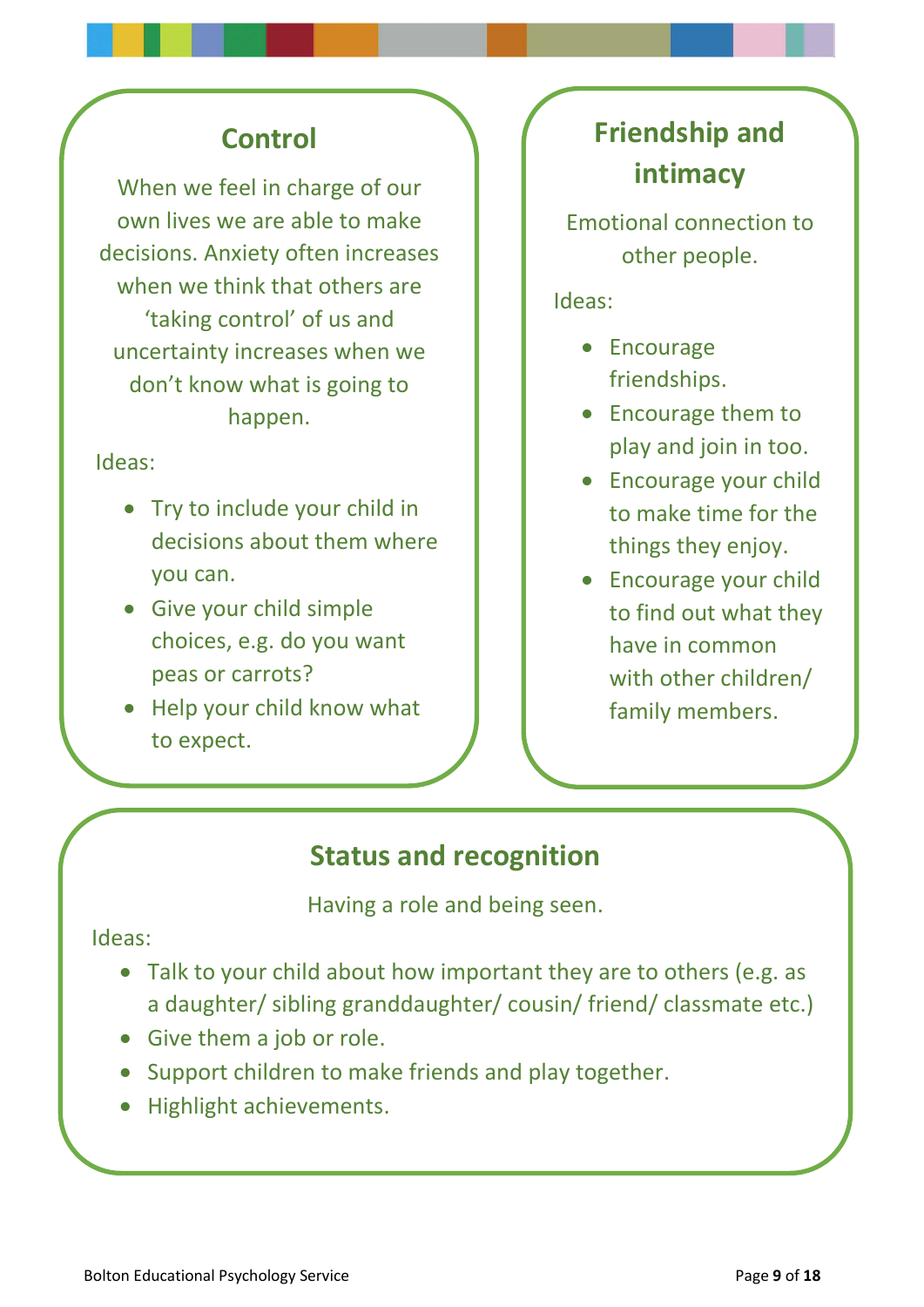### **Attention**

Both giving and receiving enough attention.

Ideas:

- Use the child's name positively.
- Share your interests / favourite things, e.g. take turns to choose an activity that one person enjoys for you to do together.
- Catch them 'being good' -make sure to give them the most attention when they are behaving the way that you would like them to.
- Give a warm welcome after school.
- If they want your attention but you are busy, agree a time later on when you can give them your full attention even for a short time.
- Play / spend time with your child (see page 15 for websites giving lots of play ideas and activities).

### **Meaning and purpose**

There are 3 ways we get this:

- 1. Working towards a goal
- 2. Feeling needed by others
- 3. Having things they believe in

#### Ideas:

- Create and promote values.
- Show your child people 'like them' being successful (at their learning/ different jobs/ interests/ hobbies).
- Help your child believe that they can always get better at something, e.g. 'you can do this', 'you can't do it yet, but you will'.
- Encourage kind acts.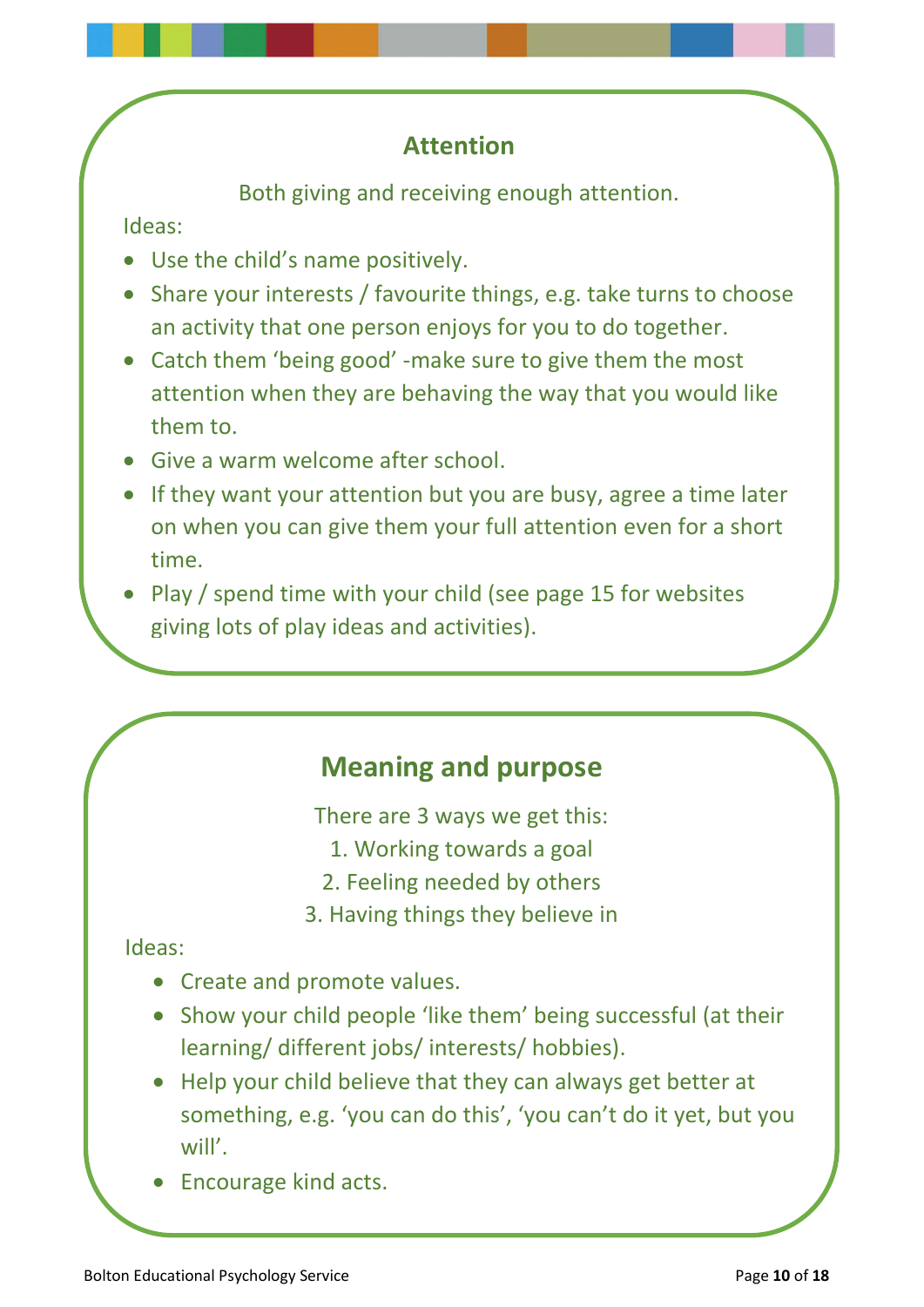### <span id="page-10-0"></span>**What are the early warning signs of EBSA?**

- Change in attendance or punctuality (absent or late more often / just in time when they normally arrive in plenty of time).
- Unsettled on arrival to school.
- Crying and tearfulness.
- Pleading to stay at home.
- Refusal to get ready for school or to leave the house.
- For younger children, reluctance to leave parents or get out of the car.
- Anxiety on separation and inappropriate dependence on family members (may worry about the safety of those at home).
- Absences for minor illnesses.
- Patterns in absences (particular days and/or subjects, after weekends and holidays).
- Social isolation and avoidance of classmates or peer group.
- Low self-esteem and lack of confidence.
- Confusion or extreme absent mindedness shown in school due to lack of concentration.
- Expresses a desire to attend classes but is unable to do so.
- Negative talk about school.
- Reluctance to attend school trips.
- Physical changes e.g. sweating, sickness, aching limbs, headaches, panic attacks, tummy aches, rapid weight loss or gain.
- Complaints of feeling ill on school days (psychosomatic illness).
- Severe emotional upset with excessive fearfulness and/or outbursts of temper.
- Challenging behaviours, particularly in relation to specific situations at school.
- Defensive aggression as a means of trying to control a situation that feels 'out-of-control'.
- Regular absence without indication of anti-social behaviours.
- Low mood and sense of isolation resulting in, low self-esteem and lack of confidence.
- Difficulty attending school with periods of prolonged absence.
- Disruption of day-to-day activities that affect the family and put parents/carers under a great deal of pressure.
- A history of anxiety (including EBSA) in the family.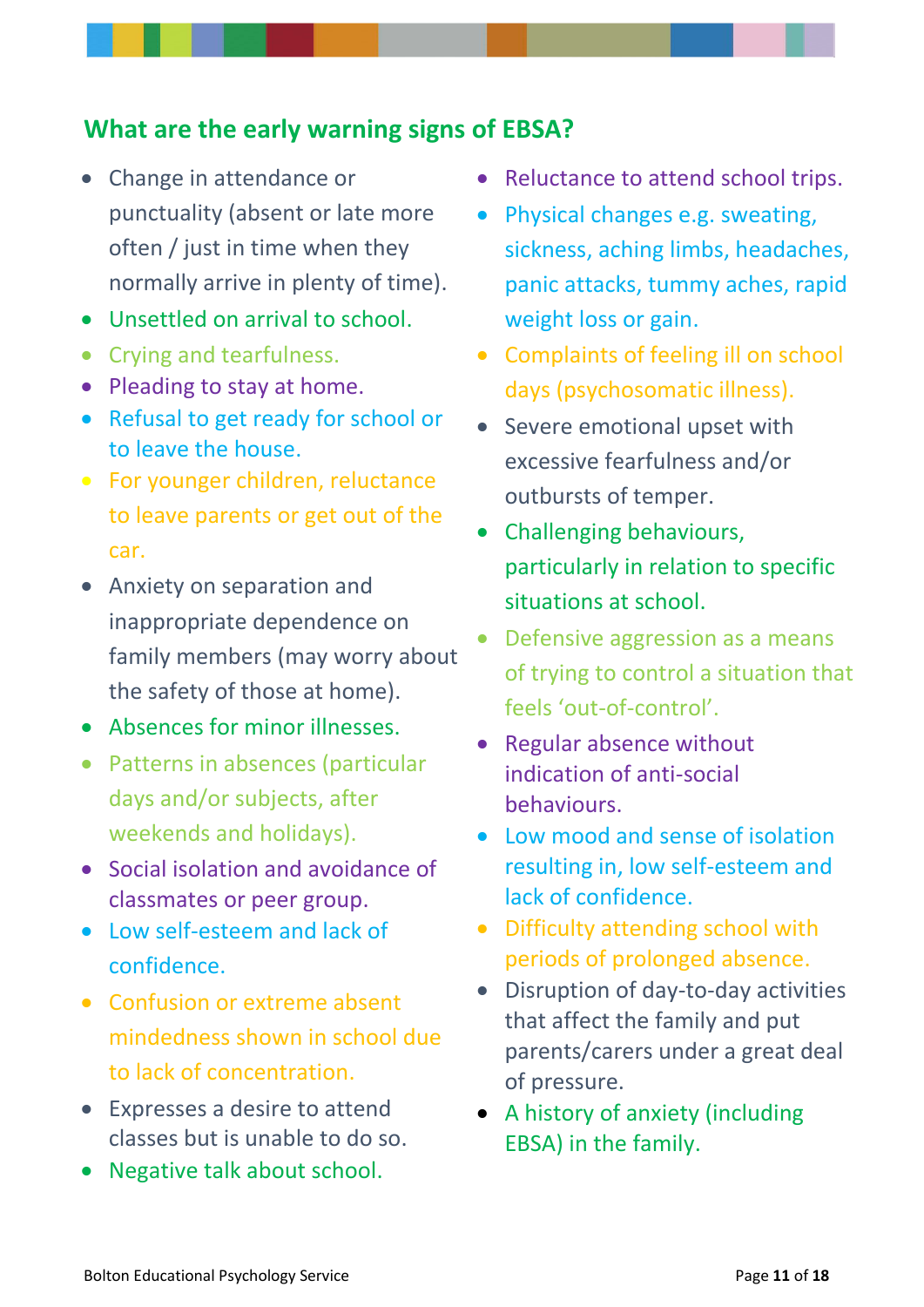• Difficulties with sleep.

It is important to recognise that many children may present with specific difficulties and behaviours associated with coronavirus. For example:

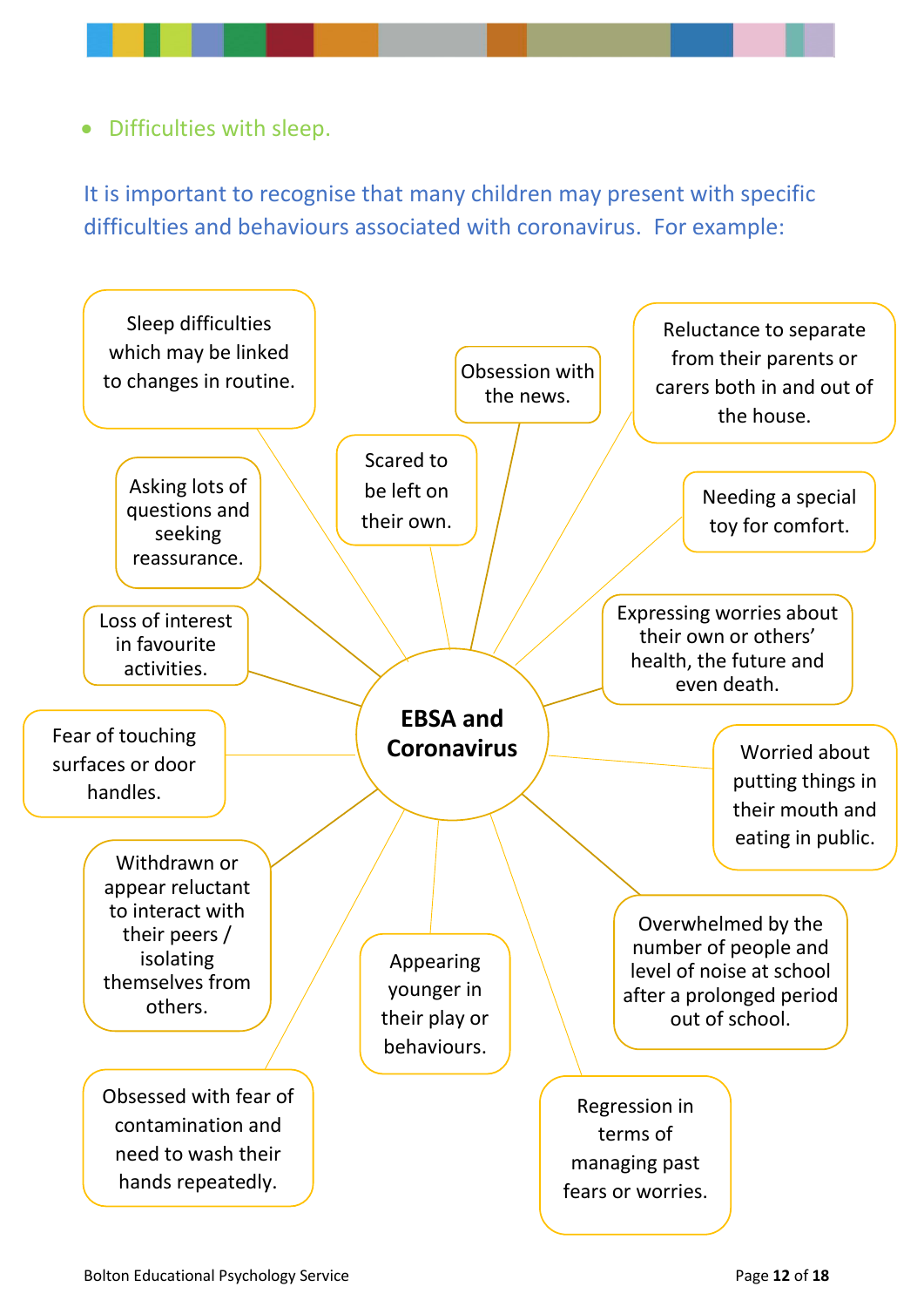### <span id="page-12-0"></span>**How can I help my child go back to school after school closures?**

- Share with your child what they can expect when they go back to school.
- Make the school drop off and pick up as predictable for your child as possible.
- Try to re-connect your child with their peers. Could they chat or play a game online or have a social distance meet up in the park?
- Give messages of safety.
- Reassure your child that you/ your family will be safe at home/work and that they do not need to worry about you.
- A transitional object might help. In the current circumstance this cannot be something from home. One example could be a 'hug button' – draw a small heart on your child's and your own hand. If the child is feeling sad or misses you while at school they can press the hug button and it will send them a 'virtual' hug (be aware of frequent handwashing in school and that you may need to draw it somewhere else).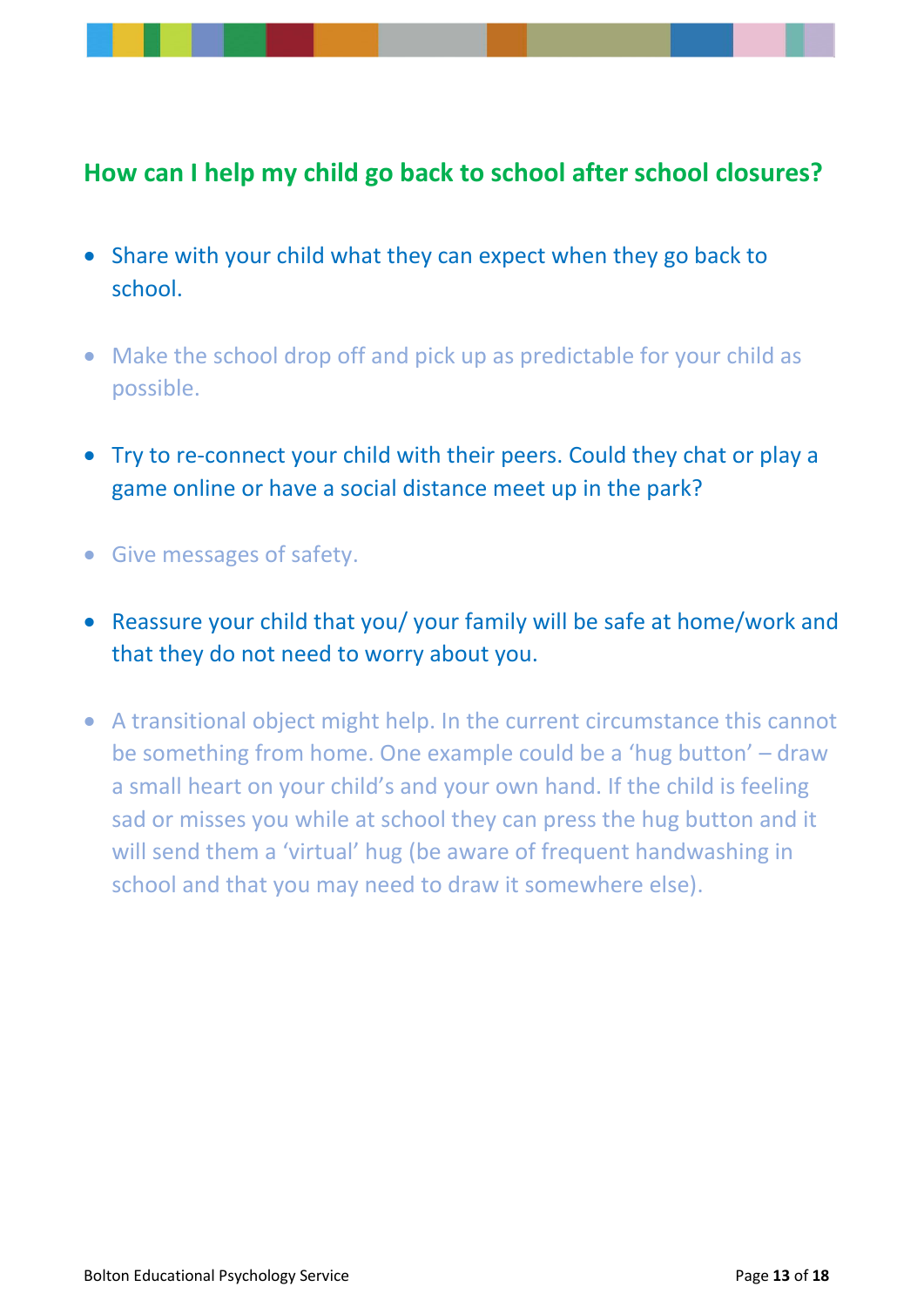

# <span id="page-13-0"></span>**My child is emotionally based school avoiding. What can I do to help them?**

- 1. There are lots of reasons that children avoid going to school. Try not to blame yourself or your child.
- 2. Work through the activities in the 'Feeling worried about going to school' child's pack together and identify ways of them being calm.
- 3. Get in touch with your special educational needs coordinator (SENCo) at school and share your concerns.
- 4. Think about and share with school what you think are some of the reasons for your child's non-attendance. This will allow you and school to identify the key issues that need planning for.
- 5. It is also important to talk and reflect on things that have been helpful in the past or current situation. Using a solution focused approach staff could ask about:
	- a. Times when the child has got into school what was different about these times?
	- b. What the child says is, or was, working well in school e.g. friends, specific teachers or lessons?
	- c. What has helped in the past when things have been difficult?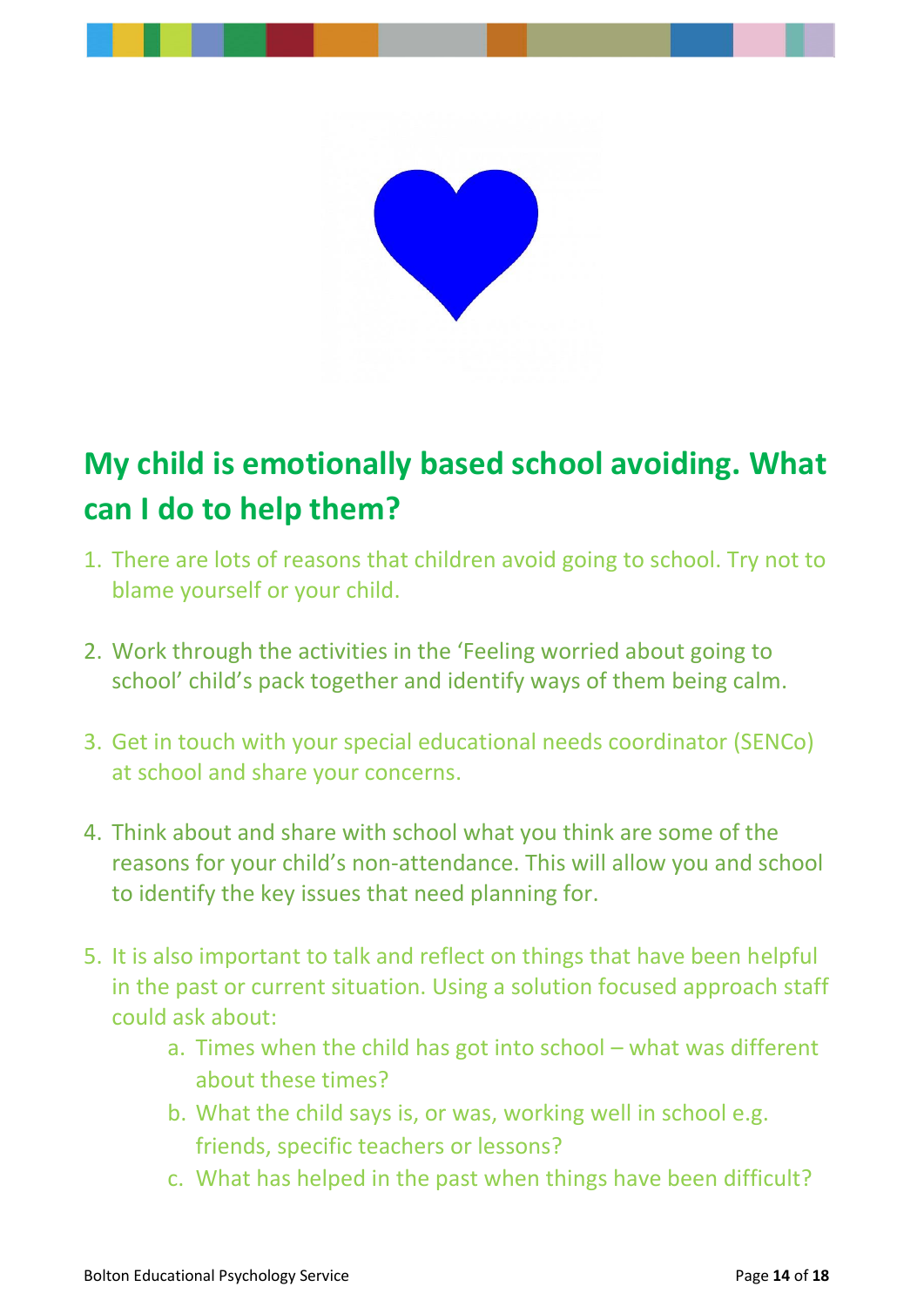

- e. Support networks for the young person and family.
- 6. Devise an action plan with school and your child. Things that could go in the plan may include:
	- Trusted staff as a key adult and organising peer support
	- Flexible timetabling and a gradual transition back based on the anxiety ladder (see child's resource pack)
	- Opportunities for the child to show what they are good at and activities they are more confident in
	- Coping statements and relaxation techniques in school
	- Regular 'down' time
	- A Sunday night / Monday morning plan
	- Break and lunch time plans
- 7. You can request that the school seek support from other agencies if you feel that it is needed.

### <span id="page-14-0"></span>**Helpful numbers and websites:**

**Bolton information and advisory service (IAS):** Bolton IAS is a statutory service, as referenced in law. Bolton IAS provide legally informed information and advice to parents, carers and young people between the ages of birth and 25 years across education, health and social care. Website: [https://iasbolton.com/home,](https://iasbolton.com/home) Tel: [01204 848722.](tel:01204848722)

#### **Mental health and wellbeing**

- NHS website: [www.nhs.uk](http://www.nhs.uk/)
- World Health Organisation resource; 'Helping children and young people manage stress': [https://www.who.int/docs/default-source/coronaviruse/helping-children-cope-with-stress](https://www.who.int/docs/default-source/coronaviruse/helping-children-cope-with-stress-print.pdf?sfvrsn=f3a063ff_2)[print.pdf?sfvrsn=f3a063ff\\_2](https://www.who.int/docs/default-source/coronaviruse/helping-children-cope-with-stress-print.pdf?sfvrsn=f3a063ff_2)
- For an E-book on human givens and other free resources go to: [www.hgi.org.uk](http://www.hgi.org.uk/)
- Useful resilience framework: [https://www.boingboing.org.uk/resilience/resilient-therapy](https://www.boingboing.org.uk/resilience/resilient-therapy-resilience-framework/)[resilience-framework/](https://www.boingboing.org.uk/resilience/resilient-therapy-resilience-framework/)
- Webinar: Balancing the nervous system: [https://www.youtube.com/watch?v=gmWoZA-](https://www.youtube.com/watch?v=gmWoZA-1YuY&t=3s)[1YuY&t=3s](https://www.youtube.com/watch?v=gmWoZA-1YuY&t=3s)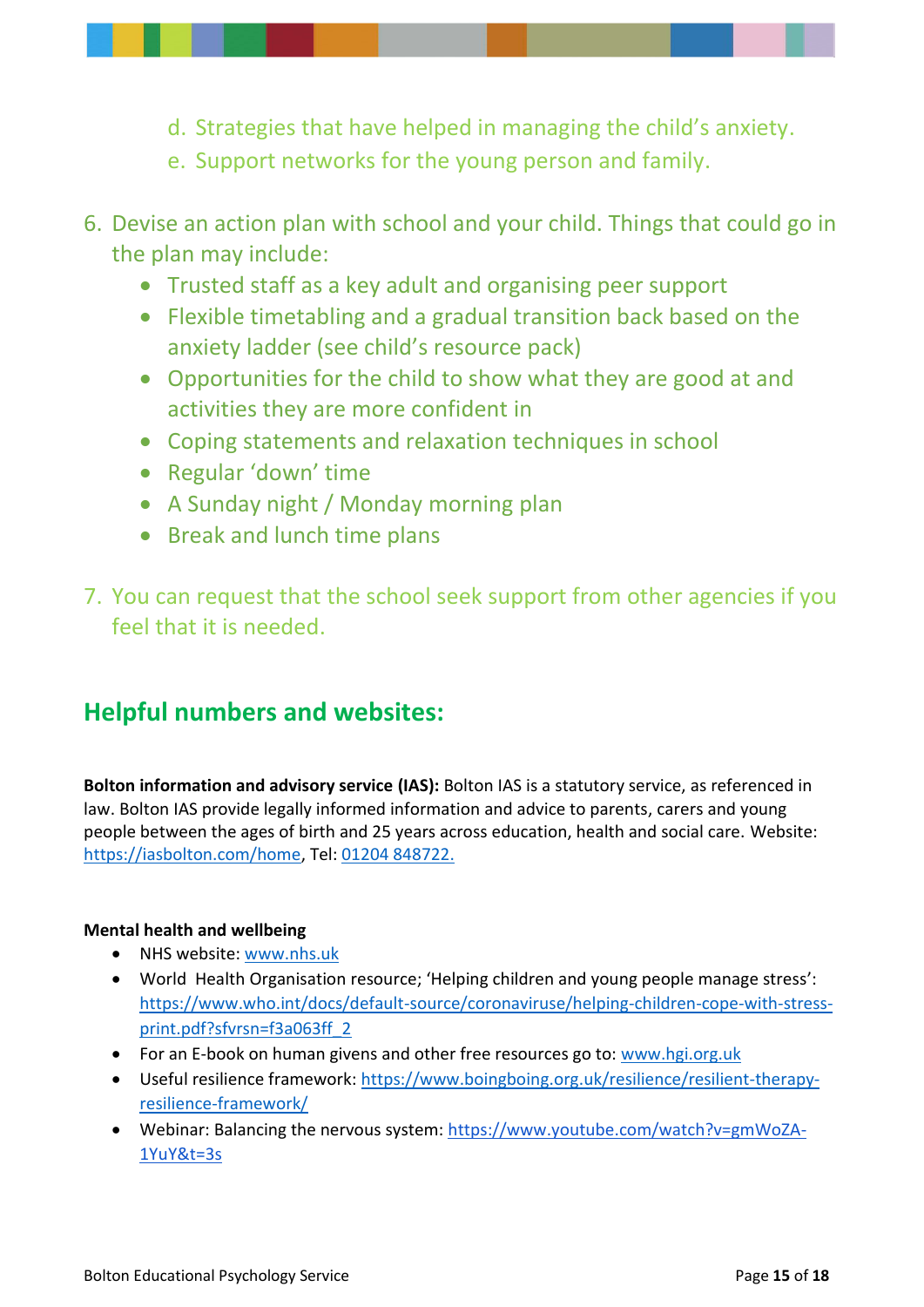- Webinar: Safety and containment in uncertain times: <https://www.youtube.com/watch?v=m3wVqt6Z6NA&t=33s>
- Webinar: Sustaining resilience:<https://www.youtube.com/watch?v=sQuMKqcSbZA&t=9s>
- Webinar: Breathing techniques:<https://www.youtube.com/watch?v=ZJMkdU2gkPI&t=422s>
- Webinar: Yoga based ideas for schools and families: [https://www.youtube.com/watch?v=TYLzZzXzqbI&t=924shttps://www.youtube.com/watch](https://www.youtube.com/watch?v=TYLzZzXzqbI&t=924s) [?v=TYLzZzXzqbI&t=924s](https://www.youtube.com/watch?v=TYLzZzXzqbI&t=924s)
- Ideas and resources on self-care for young people: [https://www.annafreud.org/on-my](https://www.annafreud.org/on-my-mind/self-care/)[mind/self-care/](https://www.annafreud.org/on-my-mind/self-care/)
- Advice and resources on supporting children and young people experiencing anxiety: <https://www.annafreud.org/coronavirus-support/coronavirus/>

#### **Supporting children with a diagnosis of autism**

- Free resources[: https://www.reachoutasc.com/resources/transition-to-new-class](https://www.reachoutasc.com/resources/transition-to-new-class)
- STARS website social stories on coming back to school after lockdown: <http://www.starsteam.org.uk/coronavirus-resources>

#### **Helping children to understand coronavirus**

- British Psychological Society advice on how to talk to children about coronavirus: [https://www.bps.org.uk/news-and-policy/bps-highlights-importance-talking-children-about](https://www.bps.org.uk/news-and-policy/bps-highlights-importance-talking-children-about-coronavirus)[coronavirus](https://www.bps.org.uk/news-and-policy/bps-highlights-importance-talking-children-about-coronavirus)
- UNICEF have produced advice for Parents/Carers and Teachers: [www.unicef.org/coronavirus/how-teachers-can-talk-children-about-coronavirus](http://www.unicef.org/coronavirus/how-teachers-can-talk-children-about-coronavirus-diseasecovid-19)[diseasecovid-19](http://www.unicef.org/coronavirus/how-teachers-can-talk-children-about-coronavirus-diseasecovid-19)
- A picture book for children who are worried about coronavirus <https://www.psychpro.org.uk/s/feed/0D53z000077MbL9CAK>
- ELSA have created a story to support children in understanding the corona-virus and a story on handwashing (available in multiple languages): [https://www.elsa](https://www.elsa-support.co.uk/coronavirus-story-for-children/)[support.co.uk/coronavirus-story-for-children/](https://www.elsa-support.co.uk/coronavirus-story-for-children/)
- An explanation of COVID 19 for children by Cardiff and Vale Child Health Psychology www.monmouthshire.gov.uk/app/ uploads/2020/03/Psychological-support-forchildrencoping-with-COVID19.pdf

#### **Supporting bereavement**

- Bereavement and loss counselling in Bolton: website: [www.1pointbolton.org.uk,](http://www.1pointbolton.org.uk/) tel: 02104 917745, email: [silverwellbeing@1pointbolton.org.uk](mailto:silverwellbeing@1pointbolton.org.uk)
- A collection of resources [http://www.childhoodbereavementnetwork.org.uk/help-around-a](http://www.childhoodbereavementnetwork.org.uk/help-around-a-death/covid-19.aspx)[death/covid-19.aspx](http://www.childhoodbereavementnetwork.org.uk/help-around-a-death/covid-19.aspx)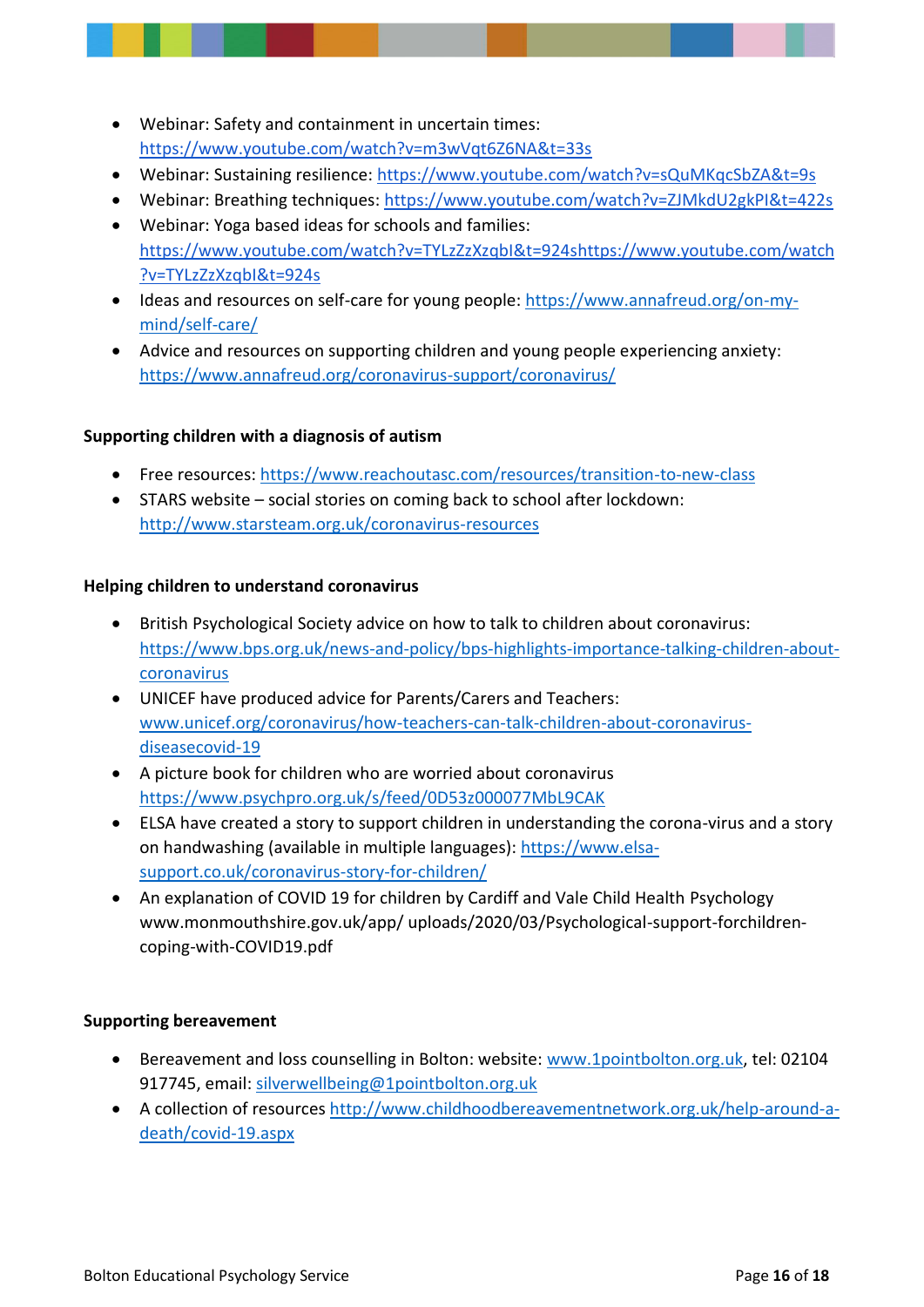#### **Supporting play**

- The International Play Association has resources around play in crisis: [www.ipaworld.org/resources/for-parents-and-carers-play-in-crisis/](http://www.ipaworld.org/resources/for-parents-and-carers-play-in-crisis/)
- Play ideas and activities to do at home: [https://www.righttoplay.org.uk/en-uk/national](https://www.righttoplay.org.uk/en-uk/national-offices/national-office-uk/get-involved/playathome-games/)[offices/national-office-uk/get-involved/playathome-games/](https://www.righttoplay.org.uk/en-uk/national-offices/national-office-uk/get-involved/playathome-games/)
- Lots of different resources for parents and carers on play and available in multiple languages too: <http://ipaworld.org/resources/for-parents-and-carers-play-in-crisis/>
- The International Play Association has resources around play in crisis: [www.ipaworld.org/resources/for-parents-and-carers-play-in-crisis/](http://www.ipaworld.org/resources/for-parents-and-carers-play-in-crisis/)
- Webinar: The power of play:<https://www.youtube.com/watch?v=sQuMKqcSbZA&t=9s>

#### **The role of the Educational Psychology Service**

Some schools may want to, and feel comfortable working with the family to identify the factors stopping children attending school and to develop a plan to support the pupil's identified needs. The Educational Psychology Service (EPS) is also able to offer support to schools and families where there are concerns about emotional based school refusal:

- Supporting teaching staff using psychoeducation for their own knowledge or to educate pupils in **normal responses** of anxiety around returning to school, how they may be thinking or feeling, simple coping strategies (see EPS newsletters), circles of support and setting up key adults, plus educating pupils about Coronavirus.
- Supporting staff and pupils individually in developing coping strategies (use the working with worries ideas), relaxation and using the language of resilience as well as anxiety.
- Delivering training in approaches suggested in this resource pack (e.g. emotion coaching)

#### Educational Psychology Service